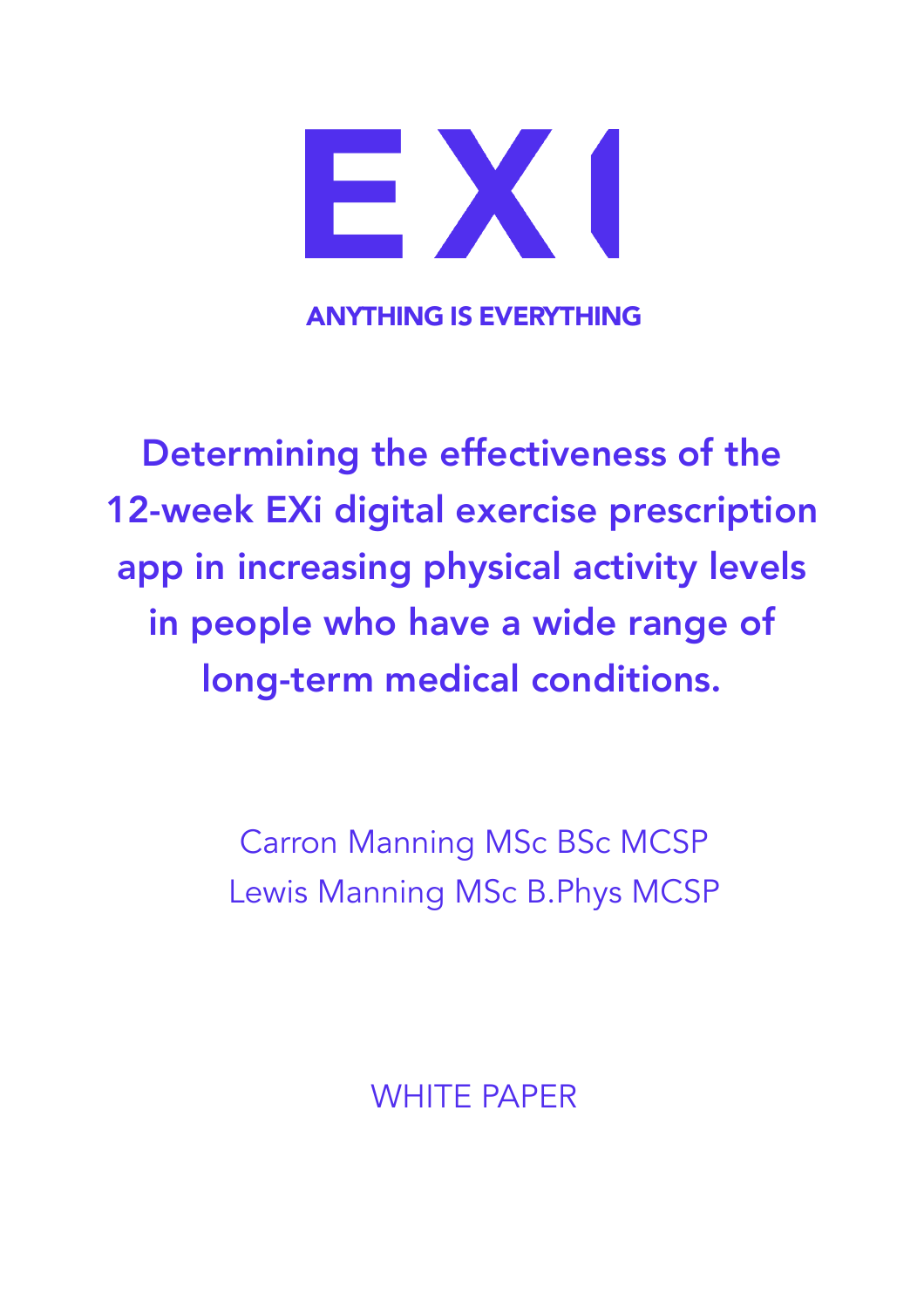# **SUMMARY**

## TITLE

Determining the effectiveness of the 12-week EXi digital exercise prescription app in increasing physical activity levels in people who have a wide range of long-term medical conditions.

## AIM

To determine the effectiveness of the 12-week EXi digital exercise prescription app in increasing physical activity levels in people who have a wide range of long-term medical conditions.

## **COHORT**

n = 100, 45 male, 55 female, average age 54 years. Range of long-term conditions or comorbidities.

## **METHODS**

Subjects consented and downloaded the EXi app for free from the App Store. Face-to-face assessment with a physiotherapist in Week 0, and then at regular intervals (every 2 weeks) until week 12. Subject data was available for the clinical team to review, and reports could be sent directly from the app by the subject.

## PRIMARY OBJECTIVE MEASURES

Programme adherence/percentage of programme completed (level of weekly physical activity), classification of activity (sedentary, moderately active, highly active) change from baseline to completion, change in health data: Resting HR, weight/BMI, abdominal circumference, blood pressure, mood, 6MWT, fatigue, lung function, pain, joint stiffness, blood glucose level.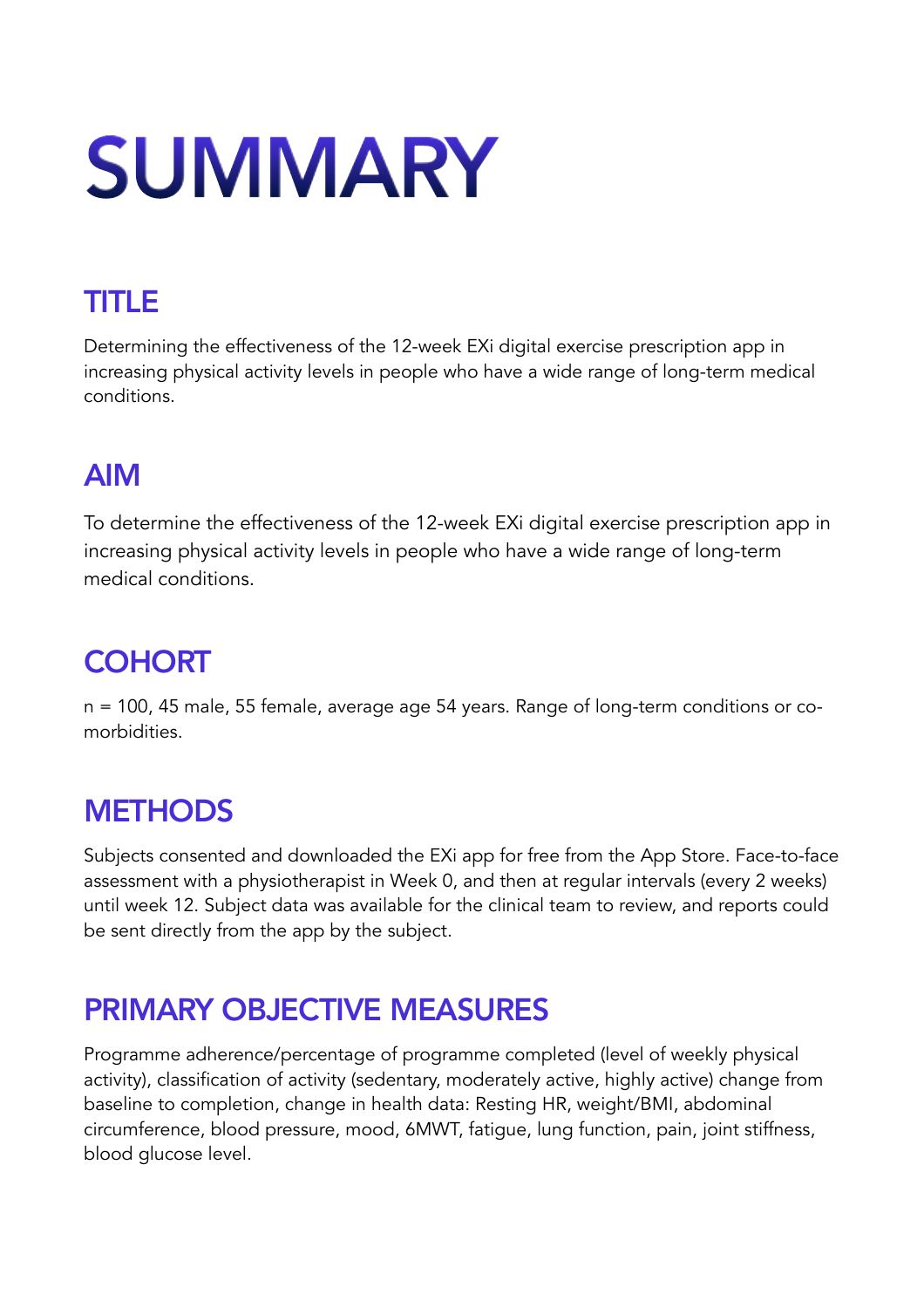# BACKGROUND

### EVIDENCE BASE FOR EXERCISE

Prescribed physical activity is strongly recommended by the UK's National Institute for Health Care Excellence (NICE), the World Health Organisation (WHO) and the US Center for Disease Control and Prevention (CDC) as a key factor in the management of several chronic conditions (NICE guidance 2020).

## HEALTHCARE INDUSTRY - NCD'S

Health systems have unsustainable rising care demands and non-communicable diseases (NCD's) are one of the most significant global health crises of the time.

Inactivity is one of the leading causes of chronic conditions and chronic conditions are at epidemic levels. At the same time, high cost drugs are being over-prescribed and low cost physical activity is being under-prescribed.

|                                         | UK - Annual cost                                             | <b>US</b> - Annual                                                |
|-----------------------------------------|--------------------------------------------------------------|-------------------------------------------------------------------|
| <b>Chronic</b><br><b>Conditions</b>     | £98bn (70%)                                                  | \$3.6tn (86%)                                                     |
| <b>Diabetes</b>                         | $£7.8bn + £1bn$ on drugs<br>(4.7m people and 90% reversible) | \$327bn (30.3m people)<br>(8.4m people with pre-diabetes)         |
| <b>Cardiovascular</b><br><b>Disease</b> | £11bn (7m people)<br>50% access rehab, reduces risk 26%      | \$326bn (121.5m people)                                           |
| Obesity /<br>Overweight                 | 32m adults                                                   | 125m adults                                                       |
| <b>Hypertension</b>                     | £2.1bn (13.5M people)<br>5.5m expected to be undiagnosed.    | \$131bn                                                           |
| <b>Depression</b>                       | £8.6bn                                                       | \$44bn lost productivity.<br>19m adults experience major episode. |
| <b>Anxiety</b>                          | £10 <sub>bn</sub>                                            | 40 <sub>m</sub> adults                                            |

The evidence to prescribe physical activity is globally accepted. Yet 40% of UK adults and 76% of US adults are physically inactive [1,2]. Only a fraction of the NHS healthcare spend (£8bn) is on prevention/self-management strategies [3]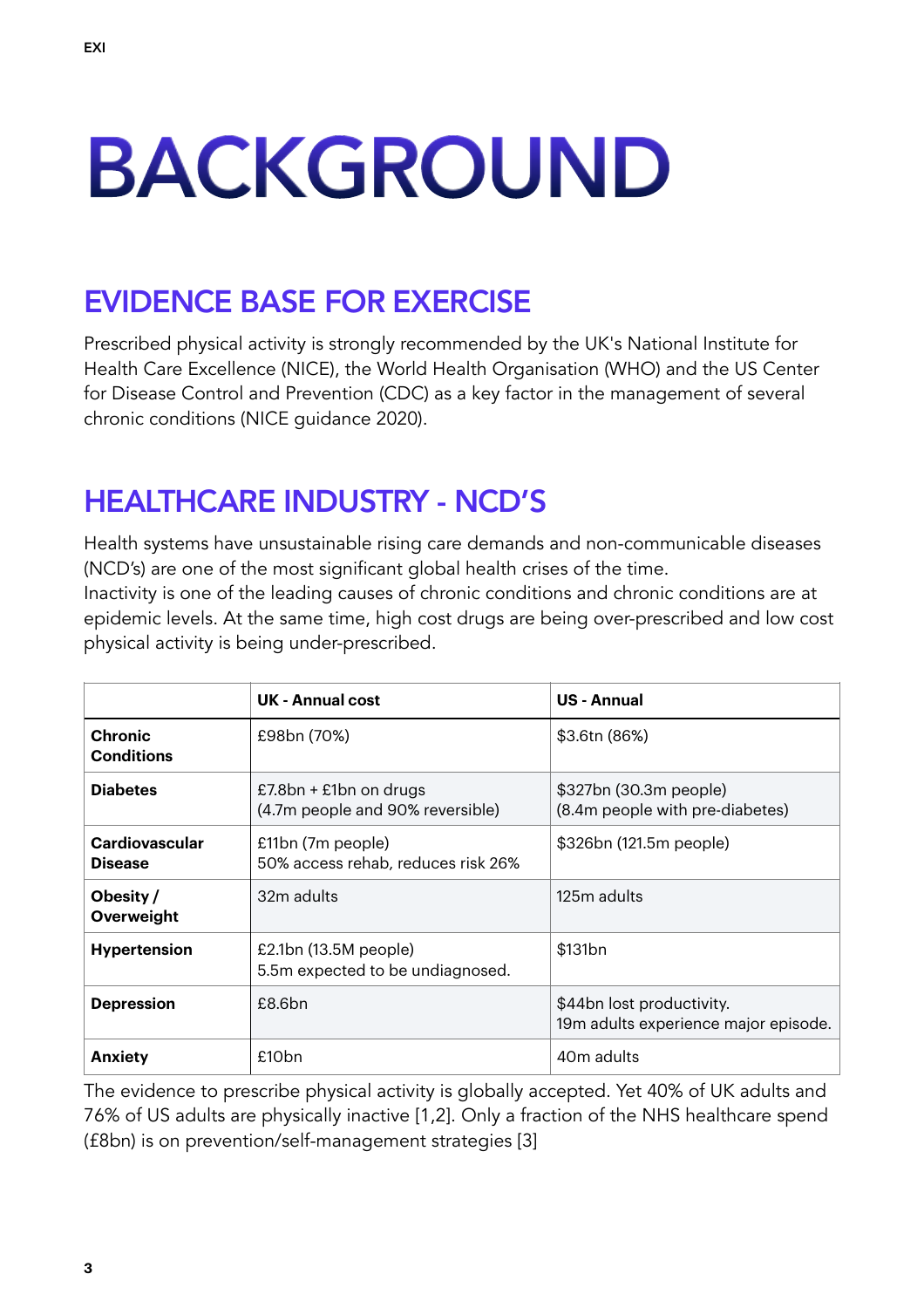Compounding demand and impact, 60% of adults with a physical health condition will have a mental health condition [2]. Several research studies have demonstrated significant therapeutic effectiveness of exercise, superior to no-activity controls and comparable with established depression/anxiety treatments such as drugs and CBT [4,5].

There is little evidence for the effectiveness of mindfulness or meditation as a standalone treatment for mental health disorders [6,7].

## HEALTHCARE INDUSTRY - COST OF INACTIVITY

There has been little progress in improving physical activity levels globally between 2001 and 2016 and therefore it is unlikely if trends continue, the 2025 WHO global activity target of a 10% relative increase in activity will be met [2].

#### Sport England and Public Health England (PHE):

- Estimates that physical inactivity costs the wider UK economy £7.4bn each year [8].
- Regular exercise can save between £1750 and £6900 in healthcare costs per person [8].
- Estimates that 1 in 4 premature deaths are caused by CVD, and 7m people in the UK have CVD. There is a direct cost of £11bn/year [1].
- Estimates that reduction of blood pressure will avert: <10k heart attacks, 14.5k strokes – potentially saving £274.2m [8].

#### The British Heart Foundation

- Estimates that keeping physically active can reduce risk of early death by 30%, will reduce risk of coronary heart disease and stroke by as much as 35%.
- Inactivity contributes to almost 1 in 10 premature deaths from coronary heart disease and 1 in 6 deaths from any cause [1,9].

#### The World Heart Federation

- Has estimated that the total global cost of CVD is set to rise from US\$863bn in 2010 to US\$1044bn in 2030; 55% in direct healthcare costs, 45% productivity losses [9].

#### Center for Disease Control and Prevention (USA)

- Has estimated the direct cost of inactivity to be as high as US\$117bn in US healthcare costs alone [10].

#### International Journal of Cardiology

- States Cardiac rehab (CR) was found to be available in only 50% of countries.
- Median cost to deliver traditional cardiac rehab to one person: Europe US\$1554.35, Americas US\$731.48, Africa US\$1598.30, Global US\$945.90 [11]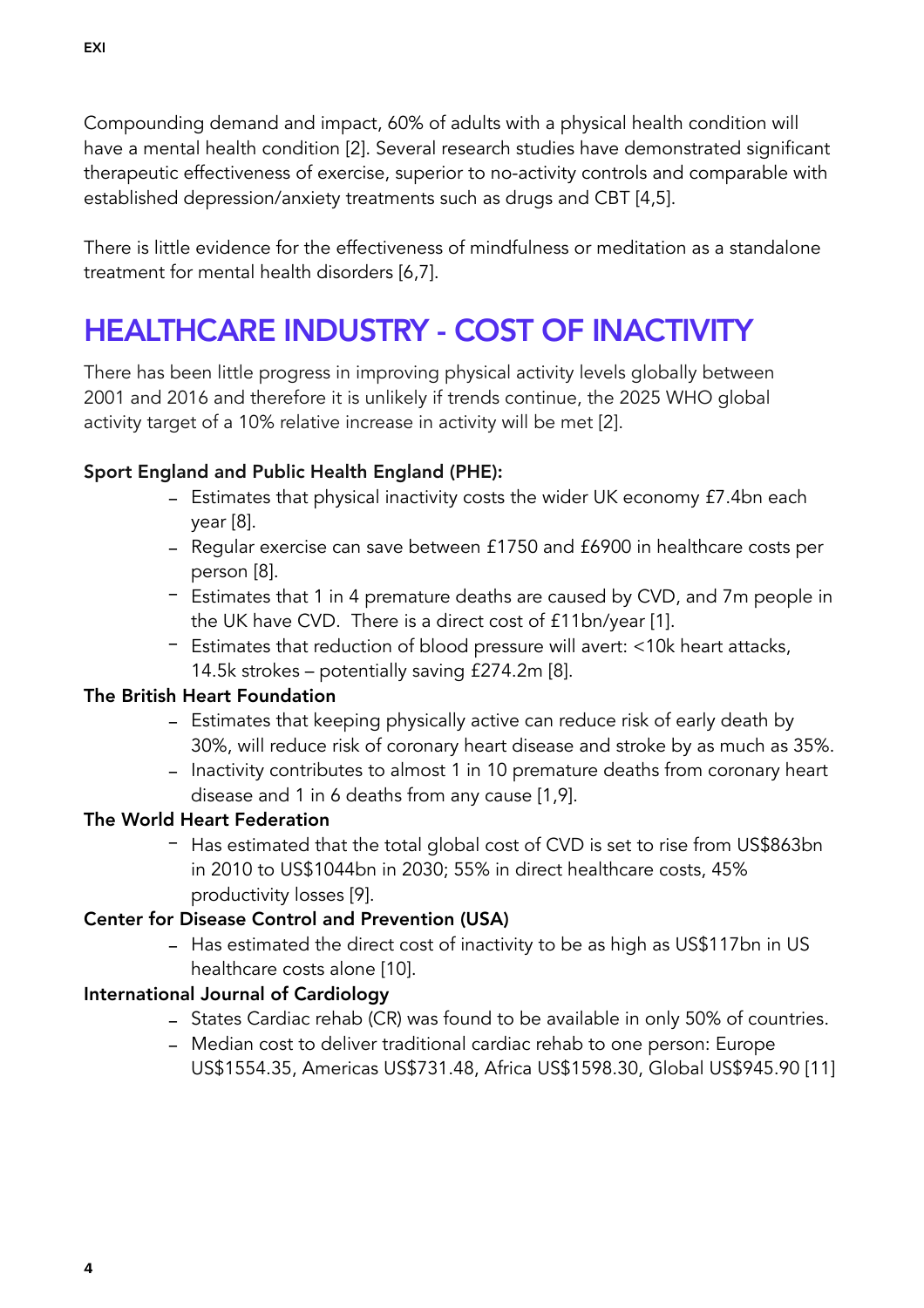#### The National Audit of Cardiac Rehabilitation

- In the UK, only 50% of patients will undergo cardiac rehab following a major cardiac event/cardiac surgery [12]. The target set by NHS England is to increase to 85% by 2028 [13].

### BRIEF DESCRIPTION OF EXI

#### Carron Manning, Co-founder and Clinical Director

Carron is a Chartered Physiotherapist with 20 years of clinical experience in the NHS, private health and elite sport. She worked with senior Team GB athletes at the English Institute of Sport, travelling with the team to international competitions. Carron holds a Masters degree in Sport and Exercise medicine, alongside her BSc in Physiotherapy.

#### Lewis Manning, Co-founder and Research Director

Lewis trained as a physiotherapist with a B.Physio at the University of Melbourne in Australia, he has 20 years of clinical experience in the UK, including 7 years in professional football, most recently worked at Arsenal FC in the English Premier League. He has a masters degree in Sport and Exercise Medicine from Queen Mary, University of London.

A clinician / health professional data management portal and a patient or end user facing application for a personalised and automated exercise prescription. Starting with a graduated 12 week programme, capturing data from a smartphone or a smart watch for guiding intensity at home, outdoors or in the gym. Annual licence model complimented by a 24 month rewards program for sustainable behaviour change.

#### Making the complex simple with personalisation for 23 conditions:

Anxiety Asthma Cancer Cardiovascular disease Chronic Fatigue COPD COVID-19 rehabilitation Depression

Dementia Diabetes (Type 1) Diabetes (Type 2) Fibromyalgia / chronic pain Hyperlipidemia Hypertension Metabolic syndrome Multiple sclerosis

**Obesity Osteoarthritis Osteoporosis** Parkinson's disease Peripheral arterial disease **Stress** Stroke

*\* can cater for multiple co-morbidities.*

- Automated prescription: low, moderate and high intensity.
- Personalised content and live feedback: HR and intensity.
- Clinically approved by the NHS and available on the NHS Apps Library.
- Winner of the GSK's global 'Transform the future of self-care' challenge.



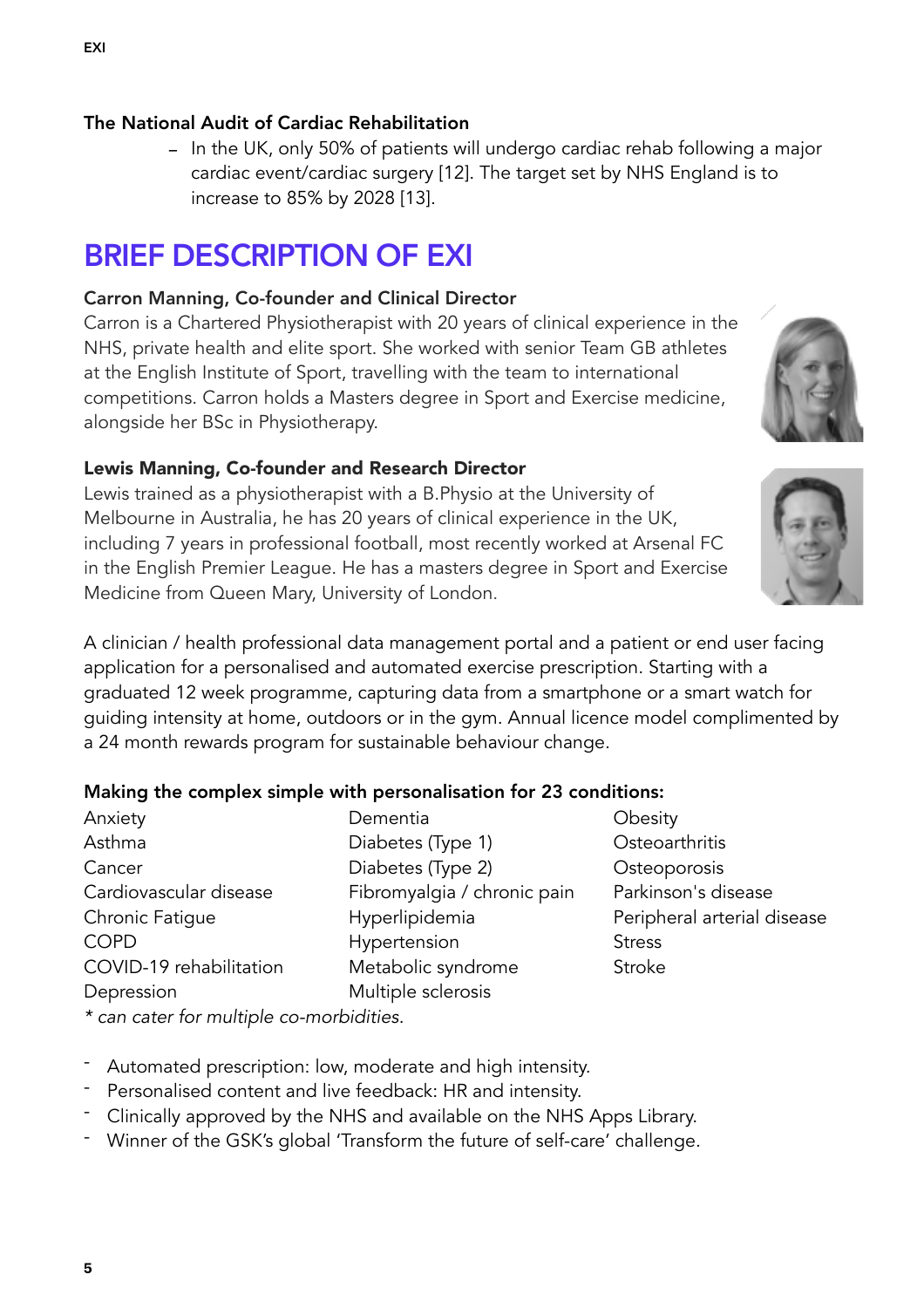## RESULTS

## **STATISTICS**

Percentage of programme completed: 88%

Average activity classification at start of programme: Sedentary 60%, Moderately active 30%, Highly active 10%

Average activity classification at end of programme: Sedentary 8%, Moderately active 76%, Highly active 16%

Multiple co-morbidities (e.g. diabetes, depression and hypertension, CVD and hyperlipidemia etc): 24 Cardiovascular disease: (inc previous heart attack/myocardial infarction, coronary heart disease, heart failure): 5 Peripheral artery disease: 1 Stroke: 2 Hypertension: 15 Type 1 diabetes: 1 Type 2 diabetes: 9 Metabolic syndrome: 2 Hyperlipidemia: 2 Osteoarthritis: 7 Osteoporosis: 1 Cancer: 3 COPD: 2 Asthma: 1 Fibromyalgia: 2 Parkinson's disease: 3 Multiple Sclerosis: 2 Depression/Stress/Anxiety: 7 Dementia: 1 None: 10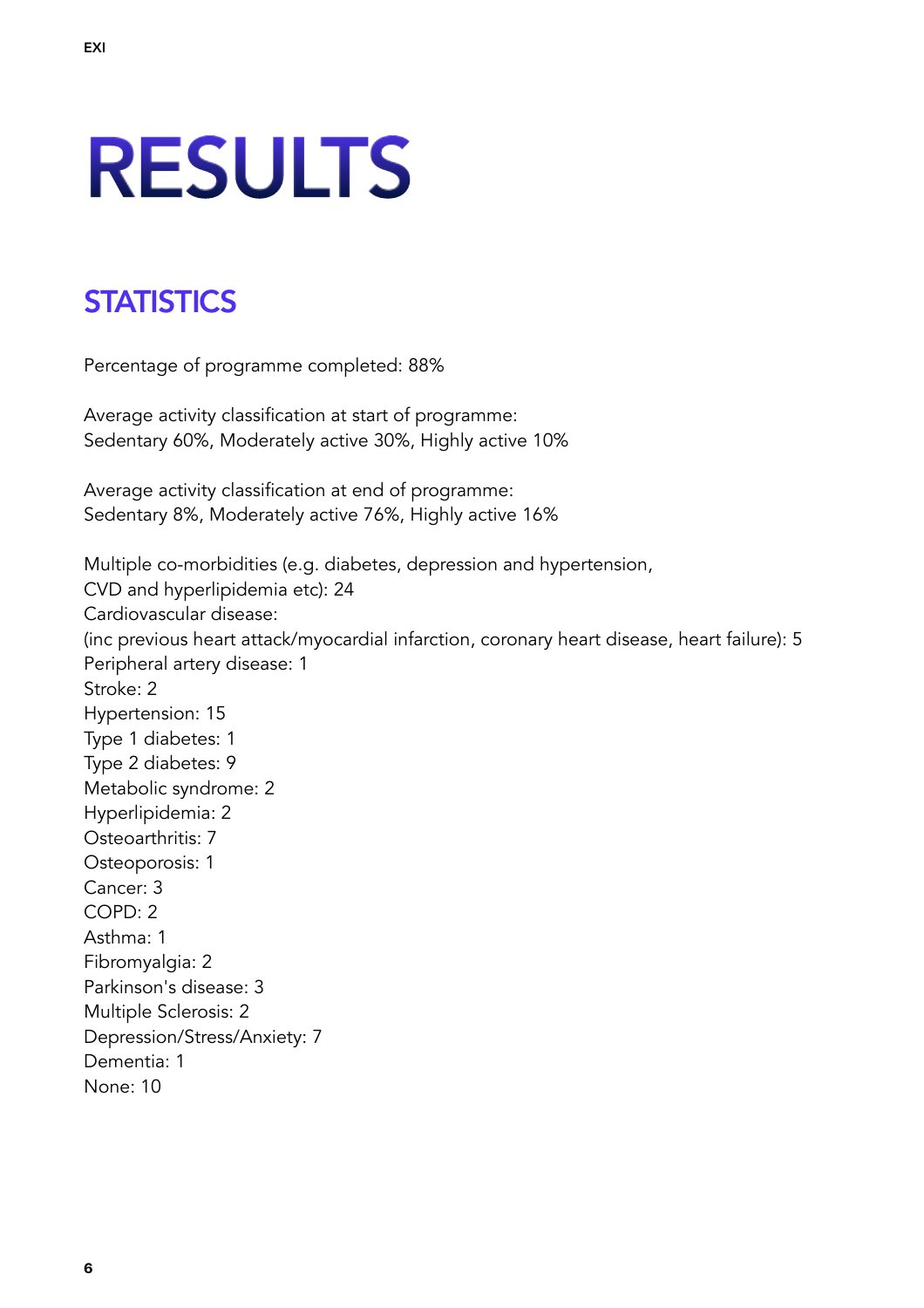| <b>Objective Measure</b>         | <b>Start of Programme</b> | <b>End of Programme</b> | Change                        |
|----------------------------------|---------------------------|-------------------------|-------------------------------|
| Average resting heart rate (BPM) | 77.1                      | 69.4                    | 10% reduction                 |
| Average blood pressure (mmHg)    | 131/88                    | 126/86                  | Systolic BP reduced 5.3 mmHq  |
|                                  |                           |                         | Diastolic BP reduced 2.1 mmHg |
| Average waist circumference      | 88.7                      | 85.2                    | 3.5cm reduction               |
| Average BMI                      | 27.9                      | 27.2                    | 2.5% improvement              |
| Average 6-minute walk distance   | 605.55                    | 669.47                  | 63.92m further distance       |
|                                  |                           |                         | 10% improvement               |
| Average mood score (VAS 0-10)    | 3.5/10                    | 6/10                    | 25% improvement               |
| Average fatigue score (VAS 0-10) | 7/10                      | 5/10                    | 20% improvement               |
| Average blood glucose level      | 7.9                       | 6.7                     | 18% reduction                 |
| (mmol/l)                         |                           |                         |                               |
| Average pain score (VAS 0-10)    | 7/10                      | 4.3/10                  | 27% reduction                 |
| Joint stiffness score (VAS 0-10) | 8/10                      | 5/10                    | 30% reduction                 |
| Lung function (PEF (I/min)       | 560                       | 580                     | 5% improvement                |

#### Selection of subject responses (core objective measures HR, BP, abdom, BMI, 6-min walk

| Age | M/<br>F. | <b>Initial</b><br>resting<br>HR | Final<br>resting<br>HR. | diff  | <b>Initial</b><br><b>BP</b> | <b>Final BP</b> | diff                     | <b>Initial</b><br>abdom<br>circum | Final<br>abdom<br>circum | diff           | <b>Initial</b><br><b>BMI</b> | <b>Final</b><br><b>BMI</b> | diff         | 6 <sup>1</sup><br>min<br>walk<br>(m) | 6 <sup>1</sup><br>min<br>walk<br>(6)<br>wks) | 6 <sup>1</sup><br>min<br>walk<br>(12)<br>wks) |
|-----|----------|---------------------------------|-------------------------|-------|-----------------------------|-----------------|--------------------------|-----------------------------------|--------------------------|----------------|------------------------------|----------------------------|--------------|--------------------------------------|----------------------------------------------|-----------------------------------------------|
| 54  | M        | 84                              | 75                      | $-9$  | 130/85                      | 126/82          | $-4/-$<br>3              | 98                                | 93                       | $-5$           | 31                           | 30                         | $-1$         | 580                                  | 602                                          | 620                                           |
| 42  | F        | 72                              | 68                      | $-4$  | 119/75                      | 117/75          | $-2/$<br>$\mathbf{0}$    | 85                                | 80                       | $-5$           | 28                           | 28                         | $\mathbf{0}$ | 755                                  | 760                                          | 780                                           |
| 39  | F        | 69                              | 63                      | $-4$  | 121/69                      | 124/70          | $+3/$<br>$+1$            | 74                                | 74                       | $\mathbf{0}$   | 23                           | 23                         | $\mathbf{0}$ | <b>DNF</b>                           | <b>DNF</b>                                   | <b>DNF</b>                                    |
| 68  | F        | 87                              | 82                      | $-5$  | 135/89                      | 129/85          | $-6/-$<br>4              | 90                                | 86                       | $-4$           | 30                           | 28                         | $-2$         | 420                                  | 425                                          | 465                                           |
| 62  | M        | 76                              | 67                      | $-11$ | 124/85                      | 122/84          | $-2/-$<br>1              | 95                                | 89                       | $-6$           | 29                           | 28                         | $-1$         | 675                                  | 672                                          | 701                                           |
| 55  | M        | 72                              | 70                      | $-2$  | 134/90                      | 130/87          | $-4/$<br>3               | 86                                | 84                       | $-2$           | 25                           | 25                         | $\mathbf{0}$ | 2                                    | 645                                          | 655                                           |
| 41  | F        | 65                              | 61                      | $-4$  | 115/68                      | 116/67          | $+1/$<br>$-1$            | 82                                | 84                       | $\overline{2}$ | 26                           | 26                         | $\mathbf{0}$ | <b>DNF</b>                           | <b>DNF</b>                                   | <b>DNF</b>                                    |
| 67  | M        | 99                              | 82                      | $-17$ | 144/92                      | 136/90          | $-8/-$<br>$\overline{2}$ | 105                               | 95                       | $-10$          | 32                           | 30                         | $-2$         | 395                                  | 405                                          | 412                                           |
| 49  | F        | 68                              | 61                      | $-7$  | 122/78                      | 120/80          | $-2/$<br>$+2$            | 83                                | 84                       | $\mathbf{1}$   | 27                           | 27                         | $\mathbf{0}$ | 715                                  | 710                                          | 750                                           |
| 59  | F        | 75                              | 62                      | $-13$ | 135/92                      | 130/88          | $-5/-$<br>4              | 88                                | 85                       | $-3$           | 28                           | 27                         | $-1$         | 688                                  | 700                                          | 708                                           |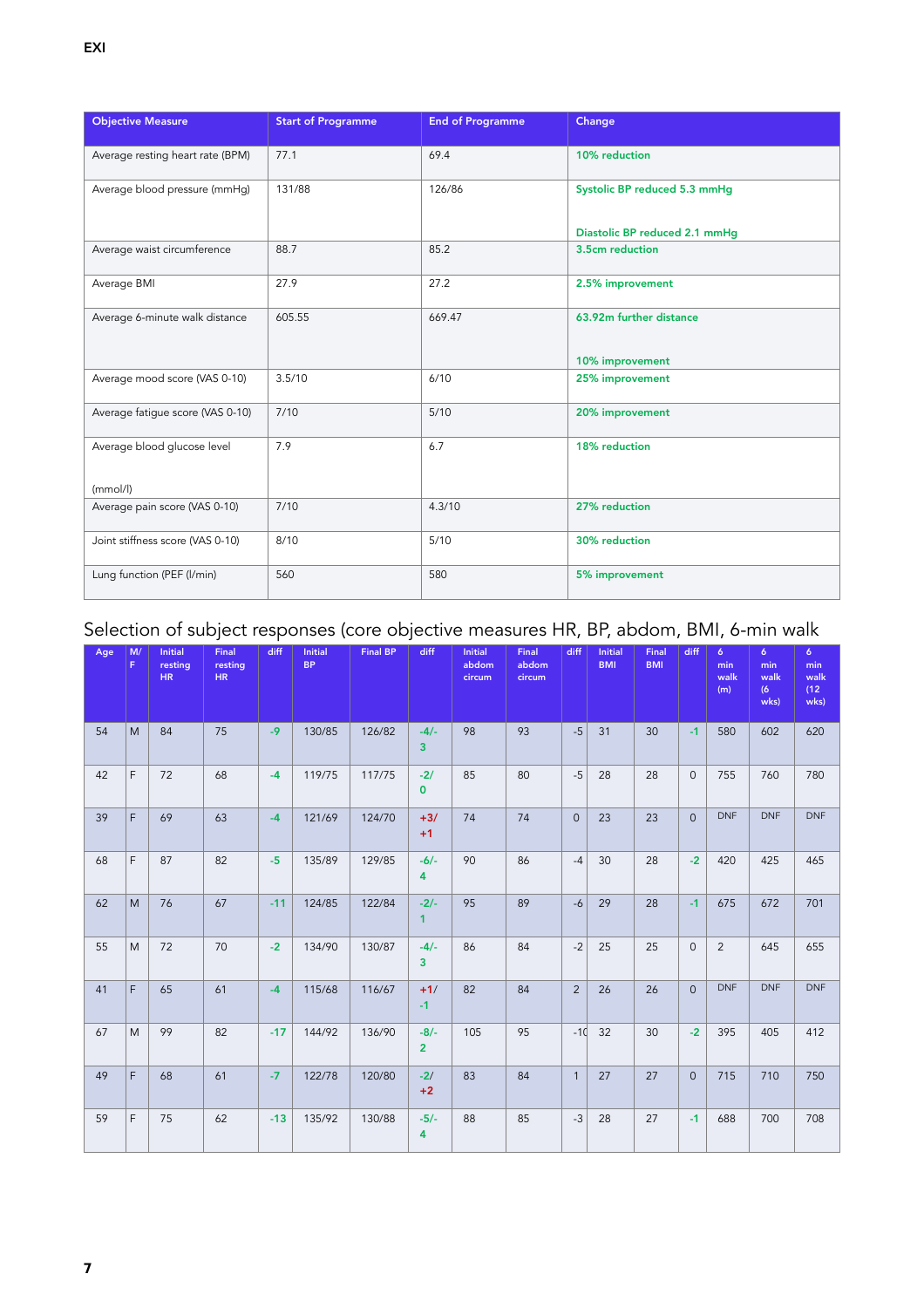#### Selection of subject responses (additional objective measures)

| complete<br>start and end<br>usability<br>conditions<br>objective<br>objective<br>(Sedentary, Mod<br>measures<br>measures<br>(1)<br>(2)<br>act, High Act)<br>95<br>Pre-<br>S to MA<br>Easily able to fit into everyday<br>life.<br>hypertension<br>5/10 to<br>92<br>S to MA<br>Nil<br>Fatigue<br>More energetic at present.<br>7/10<br>(20%)<br>Nil<br>Mood<br>4/10 to<br>100<br>MA to HA<br>Found it easy to complete,<br>6/10<br>enjoyed the home aerobics,<br>(20%)<br>would benefit from wider range<br>of exercises.<br>Blood<br>7.6 mmol/<br>75<br>S to MA<br>Hypertension<br>Thought that it was quite easy at<br>I to 6.2<br>Type 2<br>first, more challenging towards<br>sugars<br>diabetes<br>mmol/l<br>the end. Very pleased that feels<br>(18%)<br>taking more control of health<br>and confident will continue to<br>improve.<br>95<br>Osteoarthiritis<br>Pain<br>$7/10$ to<br>Joint<br>8/10 to<br>S to MA<br>Enjoy walking, causes minimal<br>4/10<br>stiffness<br>$5/10$<br>knee pain yet was feeling less<br>(30%)<br>(30%)<br>stiff in the mornings.<br>Pain<br>100<br>S to MA<br>Pre-<br>$6/10$ to<br>Will continue programme until<br>4/10<br>has hip surgery, has noticed<br>hypertension<br>good health effects especially for<br>(20%)<br>hip pain and stiffness<br>3/10 to<br>65<br>S to MA<br>Depression<br>Mood<br>Enjoyed exercising outdoors,<br>6/10<br>gave me purpose for going for a<br>(30%)<br>walk, will be better when<br>weather improves as rainy days<br>put off completing programme.<br>90<br><b>CVD</b><br><b>Blood</b><br>$8.2$ mmol/<br>$4/10$ to<br>S to MA<br>Extremely pleased with progress.<br>Fatigue<br>2/10<br>Feel fitter and healthier with<br>Hypertension<br>1 to 6.7<br>sugars<br>mmol/l<br>Type 2<br>(20%)<br>more energy. Determined to<br>diabetes<br>(18%)<br>continue programme.<br>Pain<br>8/10 to<br>100<br>S to MA<br>Definitely has had positive effect<br>Fibromyalgia<br>8/10 to<br>Fatigue<br>$5/10$<br>4/10<br>on health, pain and energy<br>(30%)<br>(40%)<br>levels. Would like to incorporate<br>more exercise programmes,<br>especially at home.<br>7.9 mmol/<br>95<br>Blood<br>S to MA<br>Very happy to see my blood<br>Pre-<br>I to 7.1<br>sugars reduce, would like to see<br>hypertension<br>sugars<br>if I can reduce this further<br>Type 2<br>mmol/l |                                                    |  |
|--------------------------------------------------------------------------------------------------------------------------------------------------------------------------------------------------------------------------------------------------------------------------------------------------------------------------------------------------------------------------------------------------------------------------------------------------------------------------------------------------------------------------------------------------------------------------------------------------------------------------------------------------------------------------------------------------------------------------------------------------------------------------------------------------------------------------------------------------------------------------------------------------------------------------------------------------------------------------------------------------------------------------------------------------------------------------------------------------------------------------------------------------------------------------------------------------------------------------------------------------------------------------------------------------------------------------------------------------------------------------------------------------------------------------------------------------------------------------------------------------------------------------------------------------------------------------------------------------------------------------------------------------------------------------------------------------------------------------------------------------------------------------------------------------------------------------------------------------------------------------------------------------------------------------------------------------------------------------------------------------------------------------------------------------------------------------------------------------------------------------------------------------------------------------------------------------------------------------------------------------------------------------------------------------------------------------------------|----------------------------------------------------|--|
|                                                                                                                                                                                                                                                                                                                                                                                                                                                                                                                                                                                                                                                                                                                                                                                                                                                                                                                                                                                                                                                                                                                                                                                                                                                                                                                                                                                                                                                                                                                                                                                                                                                                                                                                                                                                                                                                                                                                                                                                                                                                                                                                                                                                                                                                                                                                      |                                                    |  |
|                                                                                                                                                                                                                                                                                                                                                                                                                                                                                                                                                                                                                                                                                                                                                                                                                                                                                                                                                                                                                                                                                                                                                                                                                                                                                                                                                                                                                                                                                                                                                                                                                                                                                                                                                                                                                                                                                                                                                                                                                                                                                                                                                                                                                                                                                                                                      |                                                    |  |
|                                                                                                                                                                                                                                                                                                                                                                                                                                                                                                                                                                                                                                                                                                                                                                                                                                                                                                                                                                                                                                                                                                                                                                                                                                                                                                                                                                                                                                                                                                                                                                                                                                                                                                                                                                                                                                                                                                                                                                                                                                                                                                                                                                                                                                                                                                                                      |                                                    |  |
|                                                                                                                                                                                                                                                                                                                                                                                                                                                                                                                                                                                                                                                                                                                                                                                                                                                                                                                                                                                                                                                                                                                                                                                                                                                                                                                                                                                                                                                                                                                                                                                                                                                                                                                                                                                                                                                                                                                                                                                                                                                                                                                                                                                                                                                                                                                                      |                                                    |  |
|                                                                                                                                                                                                                                                                                                                                                                                                                                                                                                                                                                                                                                                                                                                                                                                                                                                                                                                                                                                                                                                                                                                                                                                                                                                                                                                                                                                                                                                                                                                                                                                                                                                                                                                                                                                                                                                                                                                                                                                                                                                                                                                                                                                                                                                                                                                                      |                                                    |  |
|                                                                                                                                                                                                                                                                                                                                                                                                                                                                                                                                                                                                                                                                                                                                                                                                                                                                                                                                                                                                                                                                                                                                                                                                                                                                                                                                                                                                                                                                                                                                                                                                                                                                                                                                                                                                                                                                                                                                                                                                                                                                                                                                                                                                                                                                                                                                      |                                                    |  |
|                                                                                                                                                                                                                                                                                                                                                                                                                                                                                                                                                                                                                                                                                                                                                                                                                                                                                                                                                                                                                                                                                                                                                                                                                                                                                                                                                                                                                                                                                                                                                                                                                                                                                                                                                                                                                                                                                                                                                                                                                                                                                                                                                                                                                                                                                                                                      |                                                    |  |
|                                                                                                                                                                                                                                                                                                                                                                                                                                                                                                                                                                                                                                                                                                                                                                                                                                                                                                                                                                                                                                                                                                                                                                                                                                                                                                                                                                                                                                                                                                                                                                                                                                                                                                                                                                                                                                                                                                                                                                                                                                                                                                                                                                                                                                                                                                                                      |                                                    |  |
|                                                                                                                                                                                                                                                                                                                                                                                                                                                                                                                                                                                                                                                                                                                                                                                                                                                                                                                                                                                                                                                                                                                                                                                                                                                                                                                                                                                                                                                                                                                                                                                                                                                                                                                                                                                                                                                                                                                                                                                                                                                                                                                                                                                                                                                                                                                                      |                                                    |  |
|                                                                                                                                                                                                                                                                                                                                                                                                                                                                                                                                                                                                                                                                                                                                                                                                                                                                                                                                                                                                                                                                                                                                                                                                                                                                                                                                                                                                                                                                                                                                                                                                                                                                                                                                                                                                                                                                                                                                                                                                                                                                                                                                                                                                                                                                                                                                      |                                                    |  |
|                                                                                                                                                                                                                                                                                                                                                                                                                                                                                                                                                                                                                                                                                                                                                                                                                                                                                                                                                                                                                                                                                                                                                                                                                                                                                                                                                                                                                                                                                                                                                                                                                                                                                                                                                                                                                                                                                                                                                                                                                                                                                                                                                                                                                                                                                                                                      |                                                    |  |
|                                                                                                                                                                                                                                                                                                                                                                                                                                                                                                                                                                                                                                                                                                                                                                                                                                                                                                                                                                                                                                                                                                                                                                                                                                                                                                                                                                                                                                                                                                                                                                                                                                                                                                                                                                                                                                                                                                                                                                                                                                                                                                                                                                                                                                                                                                                                      |                                                    |  |
|                                                                                                                                                                                                                                                                                                                                                                                                                                                                                                                                                                                                                                                                                                                                                                                                                                                                                                                                                                                                                                                                                                                                                                                                                                                                                                                                                                                                                                                                                                                                                                                                                                                                                                                                                                                                                                                                                                                                                                                                                                                                                                                                                                                                                                                                                                                                      |                                                    |  |
|                                                                                                                                                                                                                                                                                                                                                                                                                                                                                                                                                                                                                                                                                                                                                                                                                                                                                                                                                                                                                                                                                                                                                                                                                                                                                                                                                                                                                                                                                                                                                                                                                                                                                                                                                                                                                                                                                                                                                                                                                                                                                                                                                                                                                                                                                                                                      |                                                    |  |
|                                                                                                                                                                                                                                                                                                                                                                                                                                                                                                                                                                                                                                                                                                                                                                                                                                                                                                                                                                                                                                                                                                                                                                                                                                                                                                                                                                                                                                                                                                                                                                                                                                                                                                                                                                                                                                                                                                                                                                                                                                                                                                                                                                                                                                                                                                                                      |                                                    |  |
|                                                                                                                                                                                                                                                                                                                                                                                                                                                                                                                                                                                                                                                                                                                                                                                                                                                                                                                                                                                                                                                                                                                                                                                                                                                                                                                                                                                                                                                                                                                                                                                                                                                                                                                                                                                                                                                                                                                                                                                                                                                                                                                                                                                                                                                                                                                                      |                                                    |  |
|                                                                                                                                                                                                                                                                                                                                                                                                                                                                                                                                                                                                                                                                                                                                                                                                                                                                                                                                                                                                                                                                                                                                                                                                                                                                                                                                                                                                                                                                                                                                                                                                                                                                                                                                                                                                                                                                                                                                                                                                                                                                                                                                                                                                                                                                                                                                      |                                                    |  |
|                                                                                                                                                                                                                                                                                                                                                                                                                                                                                                                                                                                                                                                                                                                                                                                                                                                                                                                                                                                                                                                                                                                                                                                                                                                                                                                                                                                                                                                                                                                                                                                                                                                                                                                                                                                                                                                                                                                                                                                                                                                                                                                                                                                                                                                                                                                                      |                                                    |  |
|                                                                                                                                                                                                                                                                                                                                                                                                                                                                                                                                                                                                                                                                                                                                                                                                                                                                                                                                                                                                                                                                                                                                                                                                                                                                                                                                                                                                                                                                                                                                                                                                                                                                                                                                                                                                                                                                                                                                                                                                                                                                                                                                                                                                                                                                                                                                      |                                                    |  |
|                                                                                                                                                                                                                                                                                                                                                                                                                                                                                                                                                                                                                                                                                                                                                                                                                                                                                                                                                                                                                                                                                                                                                                                                                                                                                                                                                                                                                                                                                                                                                                                                                                                                                                                                                                                                                                                                                                                                                                                                                                                                                                                                                                                                                                                                                                                                      |                                                    |  |
|                                                                                                                                                                                                                                                                                                                                                                                                                                                                                                                                                                                                                                                                                                                                                                                                                                                                                                                                                                                                                                                                                                                                                                                                                                                                                                                                                                                                                                                                                                                                                                                                                                                                                                                                                                                                                                                                                                                                                                                                                                                                                                                                                                                                                                                                                                                                      |                                                    |  |
|                                                                                                                                                                                                                                                                                                                                                                                                                                                                                                                                                                                                                                                                                                                                                                                                                                                                                                                                                                                                                                                                                                                                                                                                                                                                                                                                                                                                                                                                                                                                                                                                                                                                                                                                                                                                                                                                                                                                                                                                                                                                                                                                                                                                                                                                                                                                      |                                                    |  |
|                                                                                                                                                                                                                                                                                                                                                                                                                                                                                                                                                                                                                                                                                                                                                                                                                                                                                                                                                                                                                                                                                                                                                                                                                                                                                                                                                                                                                                                                                                                                                                                                                                                                                                                                                                                                                                                                                                                                                                                                                                                                                                                                                                                                                                                                                                                                      |                                                    |  |
|                                                                                                                                                                                                                                                                                                                                                                                                                                                                                                                                                                                                                                                                                                                                                                                                                                                                                                                                                                                                                                                                                                                                                                                                                                                                                                                                                                                                                                                                                                                                                                                                                                                                                                                                                                                                                                                                                                                                                                                                                                                                                                                                                                                                                                                                                                                                      |                                                    |  |
|                                                                                                                                                                                                                                                                                                                                                                                                                                                                                                                                                                                                                                                                                                                                                                                                                                                                                                                                                                                                                                                                                                                                                                                                                                                                                                                                                                                                                                                                                                                                                                                                                                                                                                                                                                                                                                                                                                                                                                                                                                                                                                                                                                                                                                                                                                                                      |                                                    |  |
|                                                                                                                                                                                                                                                                                                                                                                                                                                                                                                                                                                                                                                                                                                                                                                                                                                                                                                                                                                                                                                                                                                                                                                                                                                                                                                                                                                                                                                                                                                                                                                                                                                                                                                                                                                                                                                                                                                                                                                                                                                                                                                                                                                                                                                                                                                                                      |                                                    |  |
|                                                                                                                                                                                                                                                                                                                                                                                                                                                                                                                                                                                                                                                                                                                                                                                                                                                                                                                                                                                                                                                                                                                                                                                                                                                                                                                                                                                                                                                                                                                                                                                                                                                                                                                                                                                                                                                                                                                                                                                                                                                                                                                                                                                                                                                                                                                                      |                                                    |  |
|                                                                                                                                                                                                                                                                                                                                                                                                                                                                                                                                                                                                                                                                                                                                                                                                                                                                                                                                                                                                                                                                                                                                                                                                                                                                                                                                                                                                                                                                                                                                                                                                                                                                                                                                                                                                                                                                                                                                                                                                                                                                                                                                                                                                                                                                                                                                      |                                                    |  |
|                                                                                                                                                                                                                                                                                                                                                                                                                                                                                                                                                                                                                                                                                                                                                                                                                                                                                                                                                                                                                                                                                                                                                                                                                                                                                                                                                                                                                                                                                                                                                                                                                                                                                                                                                                                                                                                                                                                                                                                                                                                                                                                                                                                                                                                                                                                                      |                                                    |  |
|                                                                                                                                                                                                                                                                                                                                                                                                                                                                                                                                                                                                                                                                                                                                                                                                                                                                                                                                                                                                                                                                                                                                                                                                                                                                                                                                                                                                                                                                                                                                                                                                                                                                                                                                                                                                                                                                                                                                                                                                                                                                                                                                                                                                                                                                                                                                      |                                                    |  |
|                                                                                                                                                                                                                                                                                                                                                                                                                                                                                                                                                                                                                                                                                                                                                                                                                                                                                                                                                                                                                                                                                                                                                                                                                                                                                                                                                                                                                                                                                                                                                                                                                                                                                                                                                                                                                                                                                                                                                                                                                                                                                                                                                                                                                                                                                                                                      |                                                    |  |
|                                                                                                                                                                                                                                                                                                                                                                                                                                                                                                                                                                                                                                                                                                                                                                                                                                                                                                                                                                                                                                                                                                                                                                                                                                                                                                                                                                                                                                                                                                                                                                                                                                                                                                                                                                                                                                                                                                                                                                                                                                                                                                                                                                                                                                                                                                                                      |                                                    |  |
|                                                                                                                                                                                                                                                                                                                                                                                                                                                                                                                                                                                                                                                                                                                                                                                                                                                                                                                                                                                                                                                                                                                                                                                                                                                                                                                                                                                                                                                                                                                                                                                                                                                                                                                                                                                                                                                                                                                                                                                                                                                                                                                                                                                                                                                                                                                                      |                                                    |  |
|                                                                                                                                                                                                                                                                                                                                                                                                                                                                                                                                                                                                                                                                                                                                                                                                                                                                                                                                                                                                                                                                                                                                                                                                                                                                                                                                                                                                                                                                                                                                                                                                                                                                                                                                                                                                                                                                                                                                                                                                                                                                                                                                                                                                                                                                                                                                      |                                                    |  |
|                                                                                                                                                                                                                                                                                                                                                                                                                                                                                                                                                                                                                                                                                                                                                                                                                                                                                                                                                                                                                                                                                                                                                                                                                                                                                                                                                                                                                                                                                                                                                                                                                                                                                                                                                                                                                                                                                                                                                                                                                                                                                                                                                                                                                                                                                                                                      |                                                    |  |
|                                                                                                                                                                                                                                                                                                                                                                                                                                                                                                                                                                                                                                                                                                                                                                                                                                                                                                                                                                                                                                                                                                                                                                                                                                                                                                                                                                                                                                                                                                                                                                                                                                                                                                                                                                                                                                                                                                                                                                                                                                                                                                                                                                                                                                                                                                                                      |                                                    |  |
|                                                                                                                                                                                                                                                                                                                                                                                                                                                                                                                                                                                                                                                                                                                                                                                                                                                                                                                                                                                                                                                                                                                                                                                                                                                                                                                                                                                                                                                                                                                                                                                                                                                                                                                                                                                                                                                                                                                                                                                                                                                                                                                                                                                                                                                                                                                                      |                                                    |  |
|                                                                                                                                                                                                                                                                                                                                                                                                                                                                                                                                                                                                                                                                                                                                                                                                                                                                                                                                                                                                                                                                                                                                                                                                                                                                                                                                                                                                                                                                                                                                                                                                                                                                                                                                                                                                                                                                                                                                                                                                                                                                                                                                                                                                                                                                                                                                      |                                                    |  |
|                                                                                                                                                                                                                                                                                                                                                                                                                                                                                                                                                                                                                                                                                                                                                                                                                                                                                                                                                                                                                                                                                                                                                                                                                                                                                                                                                                                                                                                                                                                                                                                                                                                                                                                                                                                                                                                                                                                                                                                                                                                                                                                                                                                                                                                                                                                                      |                                                    |  |
|                                                                                                                                                                                                                                                                                                                                                                                                                                                                                                                                                                                                                                                                                                                                                                                                                                                                                                                                                                                                                                                                                                                                                                                                                                                                                                                                                                                                                                                                                                                                                                                                                                                                                                                                                                                                                                                                                                                                                                                                                                                                                                                                                                                                                                                                                                                                      |                                                    |  |
|                                                                                                                                                                                                                                                                                                                                                                                                                                                                                                                                                                                                                                                                                                                                                                                                                                                                                                                                                                                                                                                                                                                                                                                                                                                                                                                                                                                                                                                                                                                                                                                                                                                                                                                                                                                                                                                                                                                                                                                                                                                                                                                                                                                                                                                                                                                                      |                                                    |  |
|                                                                                                                                                                                                                                                                                                                                                                                                                                                                                                                                                                                                                                                                                                                                                                                                                                                                                                                                                                                                                                                                                                                                                                                                                                                                                                                                                                                                                                                                                                                                                                                                                                                                                                                                                                                                                                                                                                                                                                                                                                                                                                                                                                                                                                                                                                                                      |                                                    |  |
|                                                                                                                                                                                                                                                                                                                                                                                                                                                                                                                                                                                                                                                                                                                                                                                                                                                                                                                                                                                                                                                                                                                                                                                                                                                                                                                                                                                                                                                                                                                                                                                                                                                                                                                                                                                                                                                                                                                                                                                                                                                                                                                                                                                                                                                                                                                                      | diabetes<br>(10%)<br>without having to increase my |  |
|                                                                                                                                                                                                                                                                                                                                                                                                                                                                                                                                                                                                                                                                                                                                                                                                                                                                                                                                                                                                                                                                                                                                                                                                                                                                                                                                                                                                                                                                                                                                                                                                                                                                                                                                                                                                                                                                                                                                                                                                                                                                                                                                                                                                                                                                                                                                      | metformin.                                         |  |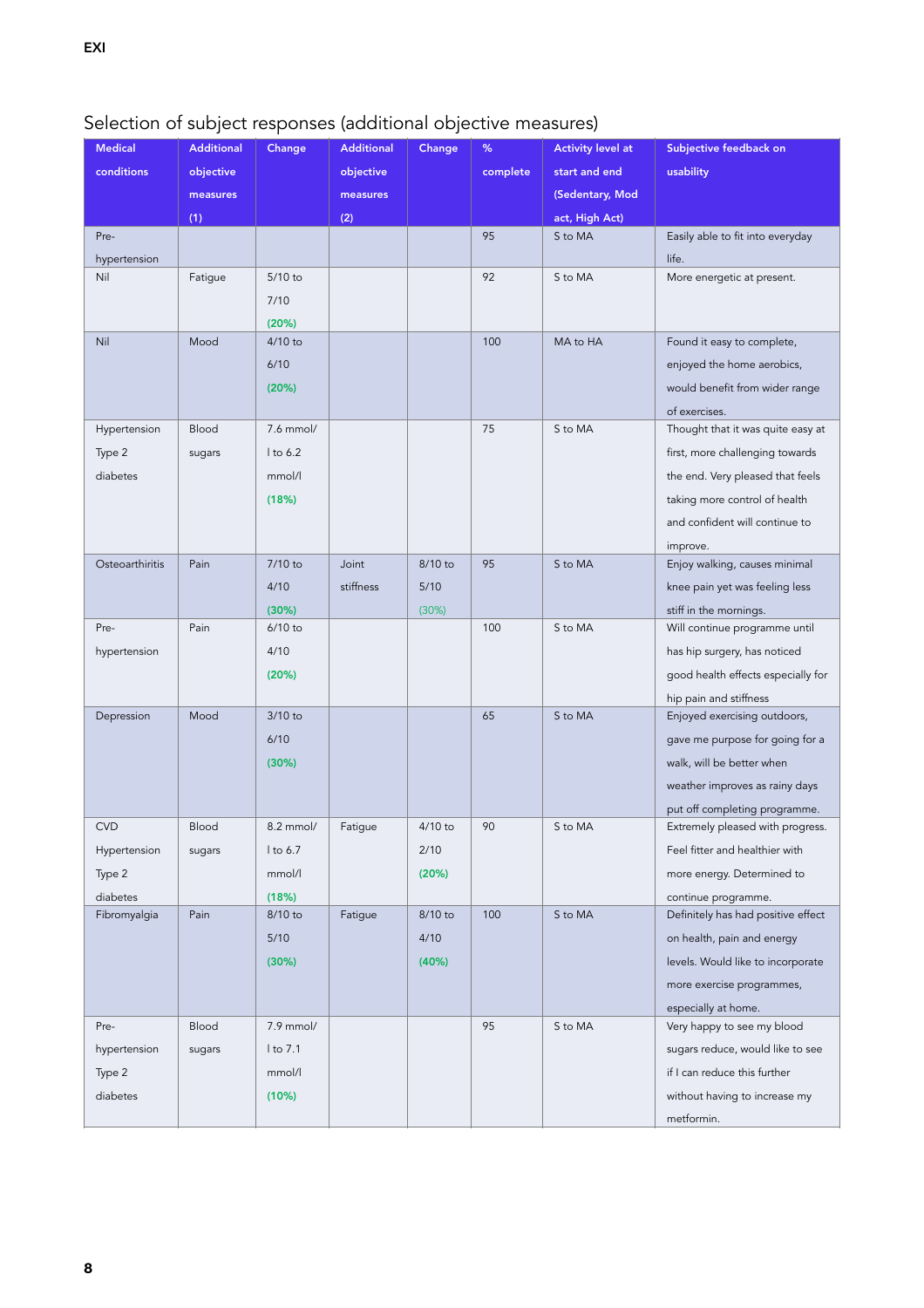## **CONCLUSION**

This clinical pilot study demonstrated that EXi was effective at increasing physical activity levels in people with a wide range of long-term medical conditions. Engagement was high with 88% completion rates and subjects reported a significant increase in activity classification from baseline to 12 weeks: 92% of subjects who completed the intervention were at least moderately active compared with just 40% at the start.

The pilot study also demonstrated that EXi is effective at improving a wide range of health metrics. Subject data showed an 18% reduction in blood glucose levels (mmol/L) over a 12-week period (average reduction from 7.9mmol/L to 6.7 mmol/L). We were also able to demonstrate improvements in: Resting heart rate (10% reduction), blood pressure (systolic BP decreased by 5.3 mmHg), abdominal circumference (reduced 3.5cm), BMI (reduced 2.5%), 6- minute walk test (10% improvement), and mood (25% improvement).

Ensuring that exercise is achievable and safe, at the correct intensity level, is an effective method to engage sedentary people in a physical activity programme. EXi analyses the user's current situation, including their health and current fitness level (also taking into account any co-existing disease morbidities) and prescribes a graduated and personalised exercise programme, which safely over 12 weeks help them to achieve the correct level of activity for their health and it is this level of intelligent personalisation which is effectively enabling people to take control of their health.

A personalised exercise prescription can and should be part of the overall management of patients with long term conditions. Our pilot study very much supports the use of EXi in these patients and this reflects guidance from the WHO, the UK Department of Health and every major healthcare system in the world that exercise should be recommended to people with chronic non-communicable diseases.